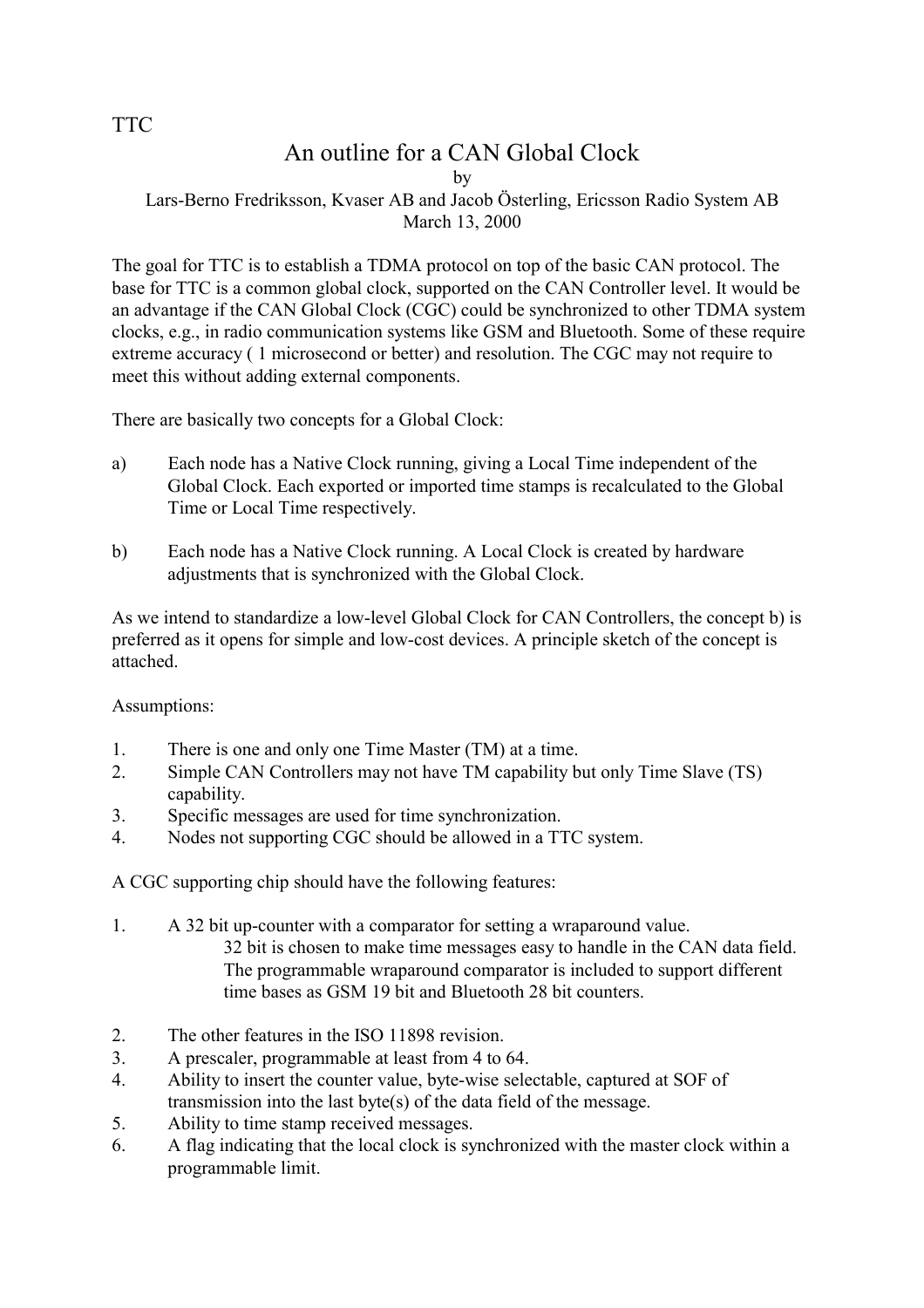- 7. A flag for setting the CAN controller into master or slave mode (only if TM capable)
- 8. Programmable Line Delay Compensation
- 9. Programmable CGC Phase Adjustment Value (a 32 bit signed integer). PAV is a correction of the static frequency difference between the Time Master and Time Slave.
- 10. Programmable Time Adjustment Value. TAV is a correction of the offset of the Local Clock in the Time Slave and the Time Master.
- 11. Optional: CGC phase error signal output. Might be required for a VCO phase lock loop to increase accuracy.
- 12. Provisions for transmitting Time Synchronization Messages
- 13. A programmable (1 to  $AA_h$ ) one byte physical Time Node Address, default  $AA_h$ This address belongs to the time system and may or may not be the same as the control system node address.
- 14. The EAN/UPC code of the product and the serial # of the item (40bit integer) The reason fro this is that TTC is intended for use in safety critical systems. Then there has to be a standardized and simple way to detect if any node has been replaced in the system since the last system consistency test was made.

## **CGC protocol**

1. Time Synchronization Messages

TSM has the control bits set to one. There are eight types of TSM, six from the Time Master and two from the Time Slaves:

## Master Messages

- a) MTM, Master Time Message (Mandatory for TM and SLIO) The MTM has DLC 4 and contains the captured counter value at SOF of the transmission
- b) DMTM, Direct Master Time Message (Mandatory) The DMTM has DLC 5. The first byte is the node address and the remaining bytes are the captured counter value at the SOF of the transmission
- c) SSM1, Slave Setting Message 1 (Mandatory) The SSM1 has DLC 7. The first byte is the node address, the second is set to 1, the third is the Prescaler Value to be set and the last four bytes are the Wraparound Value.
- d) SSM2, Slave Setting Message 2 (Mandatory for SLIO, Optional for others) The SSM2 has DLC 6. The first byte is the node address, the second is set to 2 and the remaining four bytes contains the Time Adjustment Value (TAV).
- e) SSM3, Slave Setting Message 3 (Mandatory for SLIO, Optional for others) The SSM3 has DLC 6. The first byte is the node address, the second is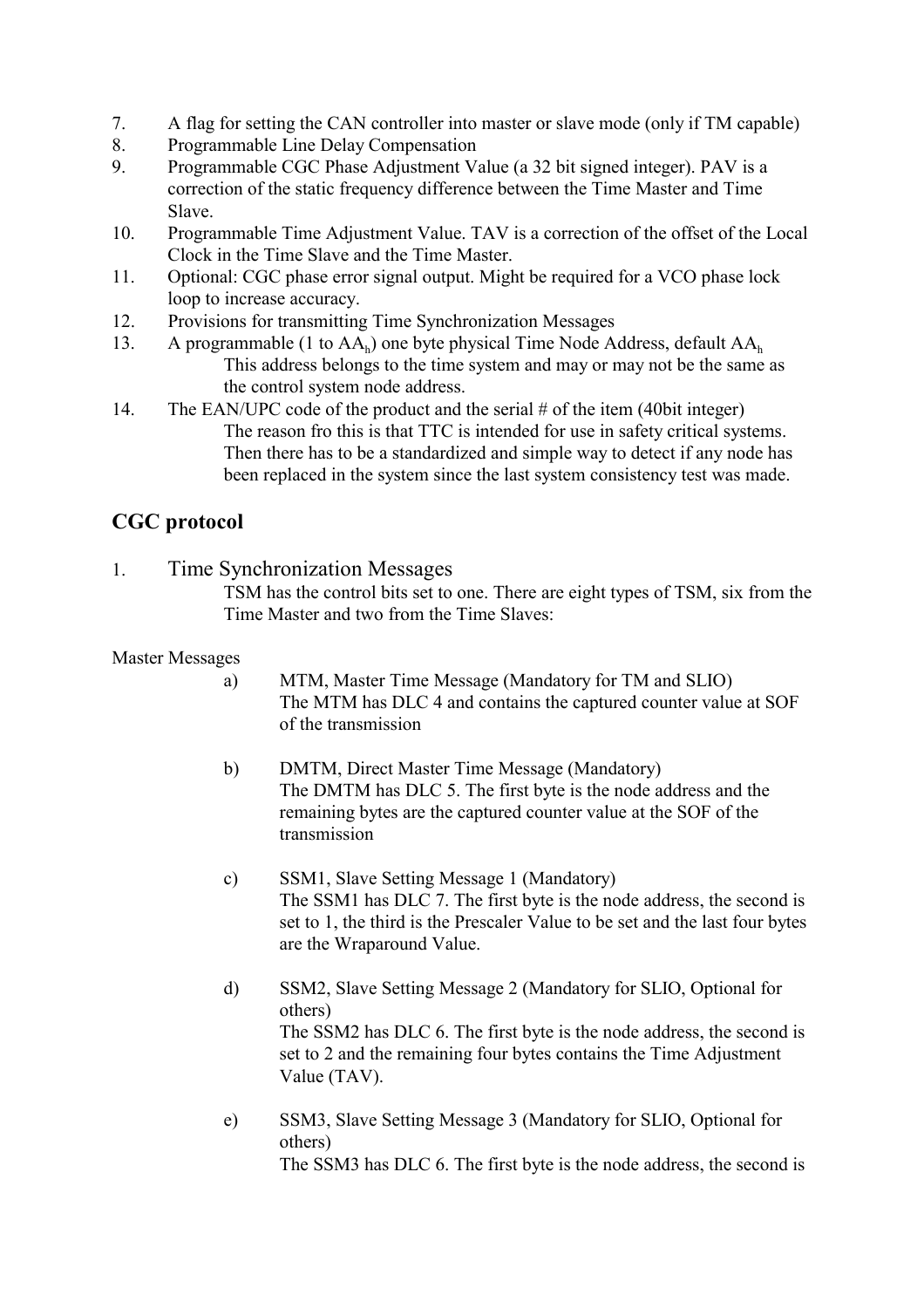set to 3 and the remaining four bytes contains the Phase Adjustment Value (PAV).

f) Master Clock Request (Mandatory for SLIO, Optional for others) The MCR has DLC 2. The first byte is the node address, the second is set to 4. When a slave receives this message, it shall transmit SOM.

Slave Messages

- g) STM, Slave Time Message (Mandatory) The STM is a response to the DMTM. It has DLC 8 and contains the captured counter value at the SOF of the received DMTM in the first four bytes and the captured counter value at SOF at transmission in the remaining bytes.
- h) SOM, Slave Oscillator Message (Mandatory for SLIO, Optional for others) The SOM has DLC 6. The first four bytes are the oscillator frequency expressed as a float32 (IEEE 754 single precision floating point) and the last two bytes are the crystal accuracy in ppm as a 16bit integer.

#### 2. Phase adjustment

A phase adjustment of the Local Clock is done by altering the sequence of the prescaler. An adjustment is requested by one of the following states:

a) The TAV register is not zero.

While the TAV is not zero, one adjustment is carried out per prescaler wraparound period, and the TAV is decremented by one. An adjustment of the Local Clock of 4 prescaler clock periods for a prescaler counting to 8 will therefore take 32 prescaler clock periods.

b) The PAV counter has reached zero. The PAV is decremented by one each prescaler wraparound period. When it reaches 0, a prescaler adjustment is made. The PAV is then reloaded to the PAV register value.

Phase adjustment can be executed by manipulating the two least significant bits of the prescaler in the following way:

When the local clock is faster than the master; 0,1,2,2,3

When the local clock is slower than the master; 0,1,3

This procedure is done at a rate given by a signed 32 bit integer (Phase Adjustment Value) that gives the increment for the procedure. A negative sign indicates that the local clock is faster than the master clock. The value 0 is interpreted as no adjustment should be done.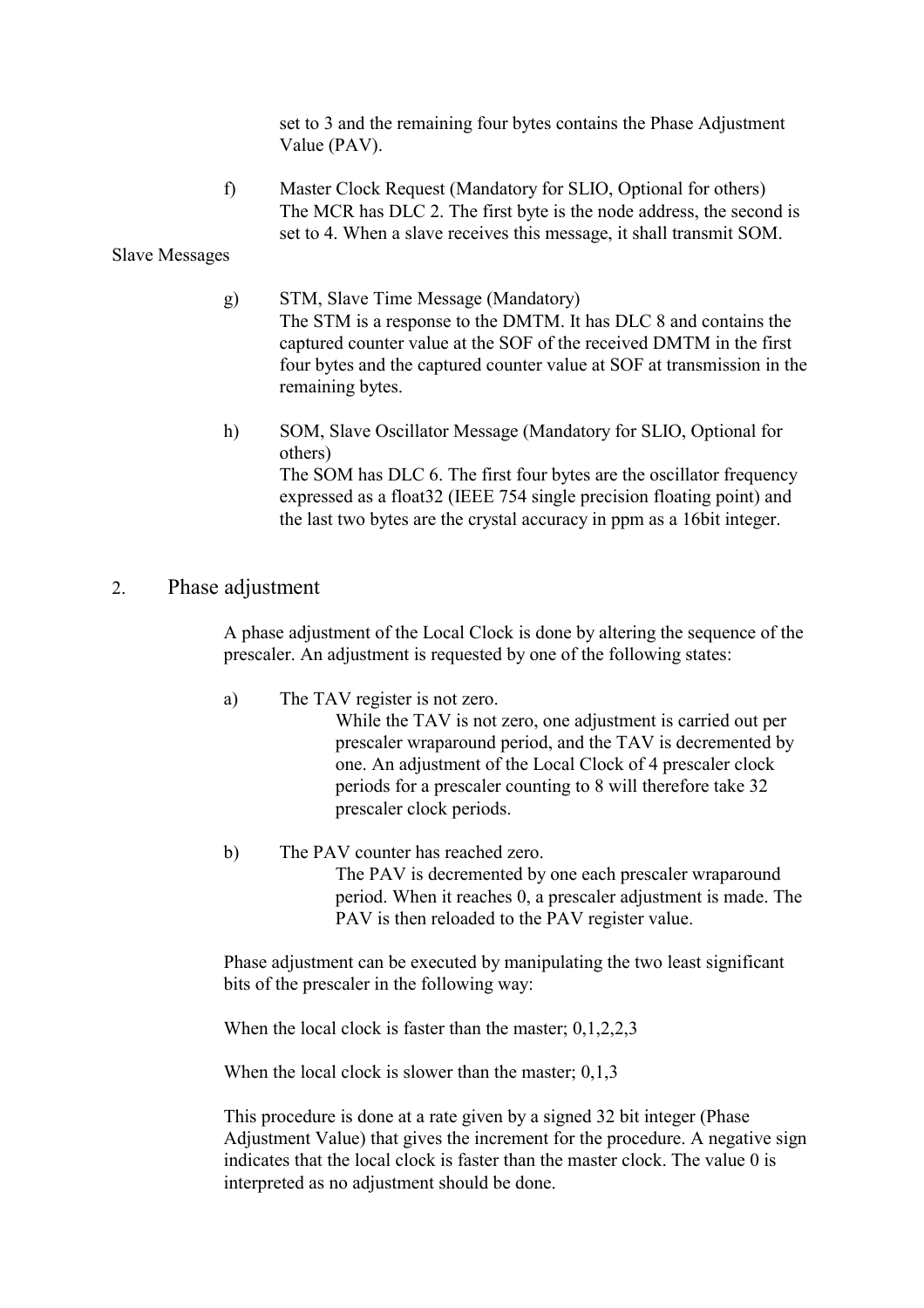### 3. CGC adjustment sequence

A1) No MTM received yet

#### Step Action

- 1. Set the sync flag to 1, indicating unsync
- 2. At reception of the first MTM, store the capture value at reception as  $t_{SRO}$
- 3. Register the CAN ID of the MTM and store the data as  $t_{\text{MT0}}$
- 4. Calculate  $t_{MT0}$   $t_{SR0}$  = TAV
- 5. Write the TAV into the Time Adjustment Value Register
- 6. Reception of a second MTM with the same CAN ID
- 7. Calculate  $t_{MT1} t_{SR1} = TAV$ <br>8. Write the TAV into the Tin
- Write the TAV into the Time Adjustment Value Register
- 9. If TAV < [accuracy], set the sync flag to 0, indicating sync to TM
- 10. Calculate  $[(t_{MT1} t_{MT0})/TAV]$ \*prescaler = PAV<br>11. Write the PAV into the Phase Adjustment Value
- Write the PAV into the Phase Adjustment Value Register
- A2) MTM received with the same CAN ID as earlier received

#### Step Action

- 1. At reception of the MTM, store the capture value at reception as  $t_{SRn}$ <br>2 Calculate  $t_{ST}$   $t_{SR}$  = TAV
- Calculate  $t_{\text{MTn}}$   $t_{\text{SRn}}$  = TAV
- 3. If  $TAV \leq [accuracy]$ , set the sync flag to 0 (if not already set) If  $TAV > [accuracy]$ , set the sync flag to 1 (if not already set)
- 4. Calculate  $(t_{MTn} t_{MTn-1})/[TAV + (t_{MTn} t_{MTn-1})/PAV/prescale]$ \*prescaler = PAV
- 5. Write the PAV into the Phase Adjustment Value Register

#### A3)

MTM received with a different CAN ID Follow from step 2 in alt. A1)

B) Line delay calculations.

In some time critical systems, the line delay may not be ignored. As any CAN message has a single source, each received CAN Id can be associated with a line delay time, unique for each node in the system. In most cases, the line delay can be assumed to be symmetric. If so, then it is enough if the receiving node is able to calculate the delay. However, as the basic concept of CAN is broadcasting without source and destination addresses, the scheme has to be left to the higher layer protocol. Calculus:

Line delay d

$$
d = [(t_{MRk} - t_{MTk}) - (t_{STn} - t_{SRn})]/2
$$

C) SLIO setting

SLIO clocks have to be set by the TM by the following procedure: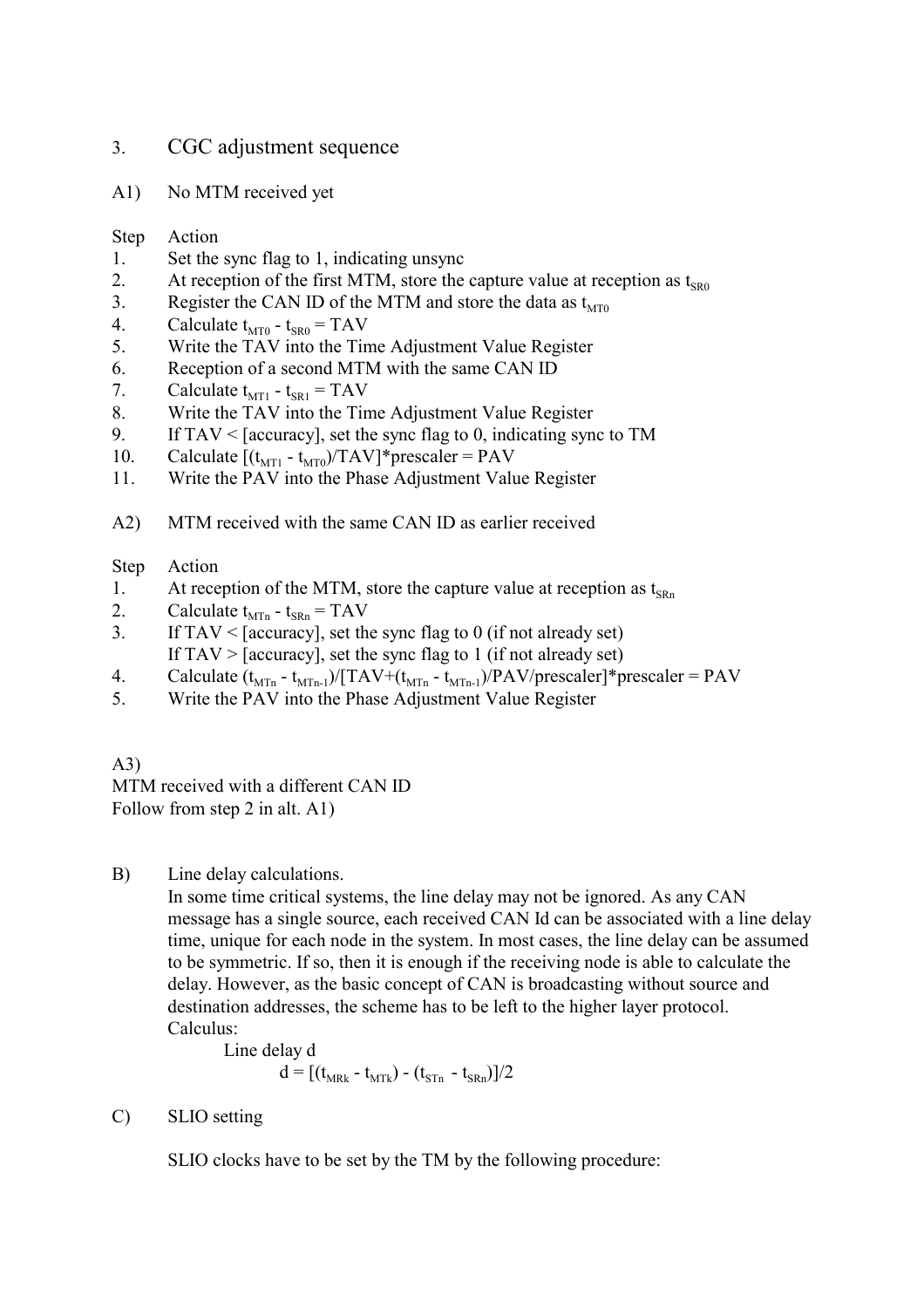- 1. If the SLIO timer is unknown, the TM transmits an MCR.
- 2. If the node address matches either 0 or the SLIO's node address, it responds by transmitting SOM.
- 3. The TM calculates the prescaler value and transmits an SSM1
- 4. The SLIO sets the prescaler and responds by transmitting an STM as ACK
- 5. The TM transmits a DMTM
- 6. The SLIO responds by transmitting an STM
- 7. The TM calculates the required Time Adjustment Value and transmits an SSM2
- 8. The SLIO adds the Time Adjustment Value and responds by transmitting an **STM**
- 9. The TM transmits a DMTM and stores the transmission time
- 10. The SLIO with matching node address responds by an STM
- 11. The TM checks the received values and judges whether the setting was successful or not.

All SLIOs known and set

- 12. The TM transmits an MTM
- 13. The SLIO checks whether the local clock is synchronized within limits or not. If the clock is not synchronized within the limit, the SLIO transmits an STM
- 14. When the TM receives an STM as above, it calculates a proper value for the phase error compensation and offset and transmits SSM2 and SSM3